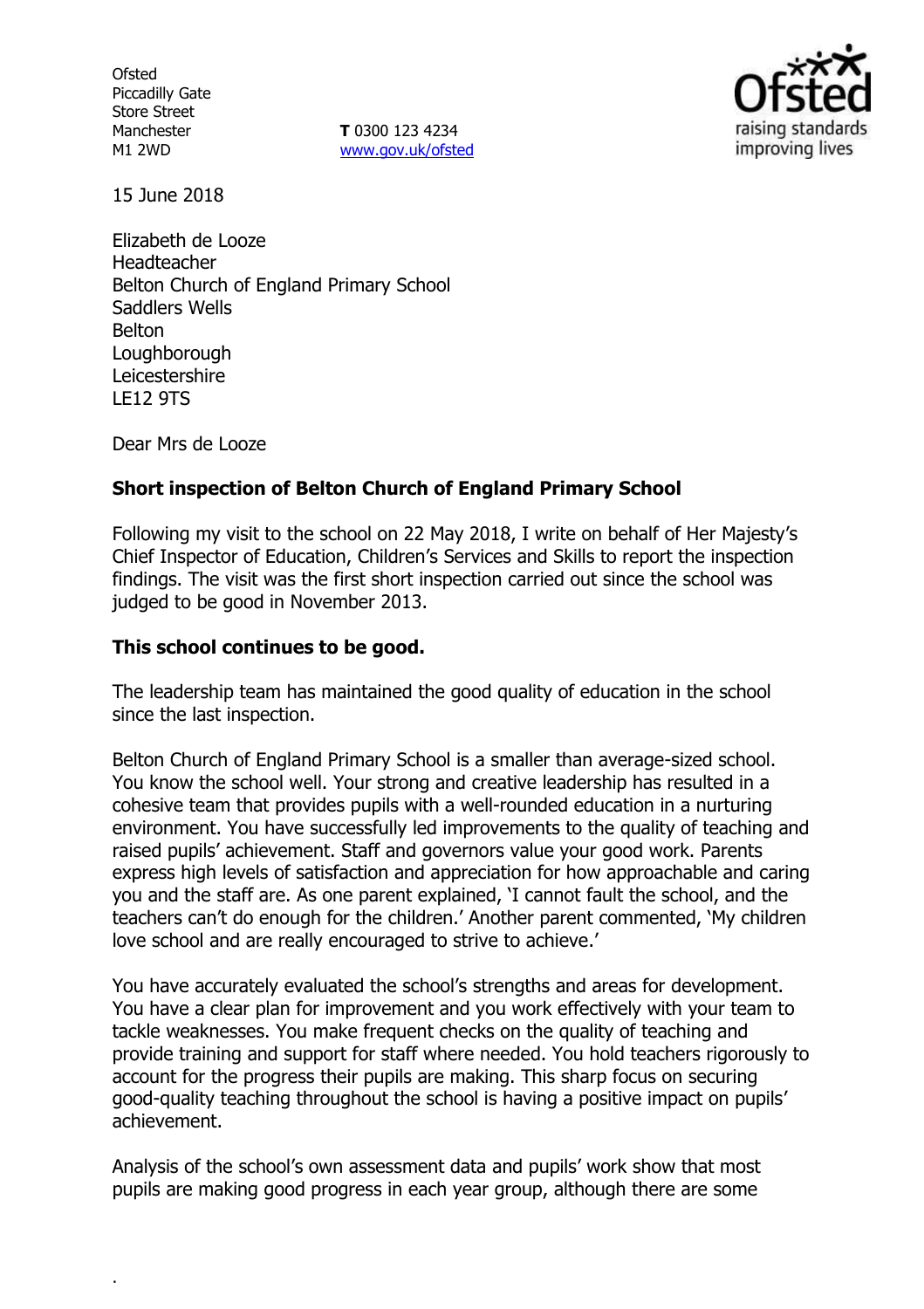

inconsistencies in mathematics. Standard assessment tests in 2017 show that pupils left Year 2 with attainment well above the national average in reading and above average in writing and mathematics. The teaching of reading is a real strength of the school. Pupils told me about their passion for books and spoke animatedly about a wide range of literature. One girl commented on the class book they were reading, 'It's strange because this book is really funny and sad; it makes you think.'

You and your team have developed the curriculum thoughtfully. It is broad and balanced. It provides engaging topics and places a high emphasis on pupils' spiritual, moral, social and cultural development. Staff make sure that both the indoor and outdoor environments are vibrant and attractive. Despite being a small school, you have been able to offer a good range of sports and competitions. You have been awarded the Schools Games Mark at gold level in recognition of this. You actively celebrate pupils' achievements. Consequently, pupils feel valued and are motivated to achieve highly.

Pupils' behaviour and personal development remain a strength of the school. Pupils are polite, well mannered and have a lovely sense of fun. They are extremely proud of their school and were keen to tell me about how they enjoy their learning, especially topic work, physical education (PE), and the many exciting visits to places of educational interest they make. Pupils told me that they are very happy at this school. They feel safe and know that if there is ever a problem they can always trust the teachers and support staff to listen and to help them. Pupils said that there is very little bullying but if they feel they are being bullied then a member of staff will always make sure that things are sorted out.

In the early years, pupils make good progress overall. The presentation of the indoor and outdoor areas is bright, attractive and skilfully organised to promote learning. As we saw the children engaged in their lesson, there were warm positive relationships and a calm, purposeful atmosphere. There is a well-planned exciting curriculum; for example, children had just completed the topic 'The scarecrows' wedding', during which they had spent time on a farm, had a visiting florist and celebrated the recent royal wedding.

You have addressed the areas for improvement identified at the previous inspection. A higher proportion of pupils are making very strong progress in mathematics in key stage 2 than at the time of the last inspection. However, progress and standards in mathematics are currently not as good as in reading and writing. You have begun to improve subject leadership by developing training for teachers and a positive culture of continuous improvement and reflective practice. There is more to be done to ensure their strong influence on the drive for school improvement.

Pupils have historically left the school in Year 5 to move on to the high school. This is the first year that the school has extended to include Year 6. You and the governors have managed this effectively with support from the local authority, including developing the building. Training for the Year 6 teacher relating to the curriculum, and statutory assessment testing, has also been a priority; this has been well planned and implemented. You have actively listened to the Year 6 pupils and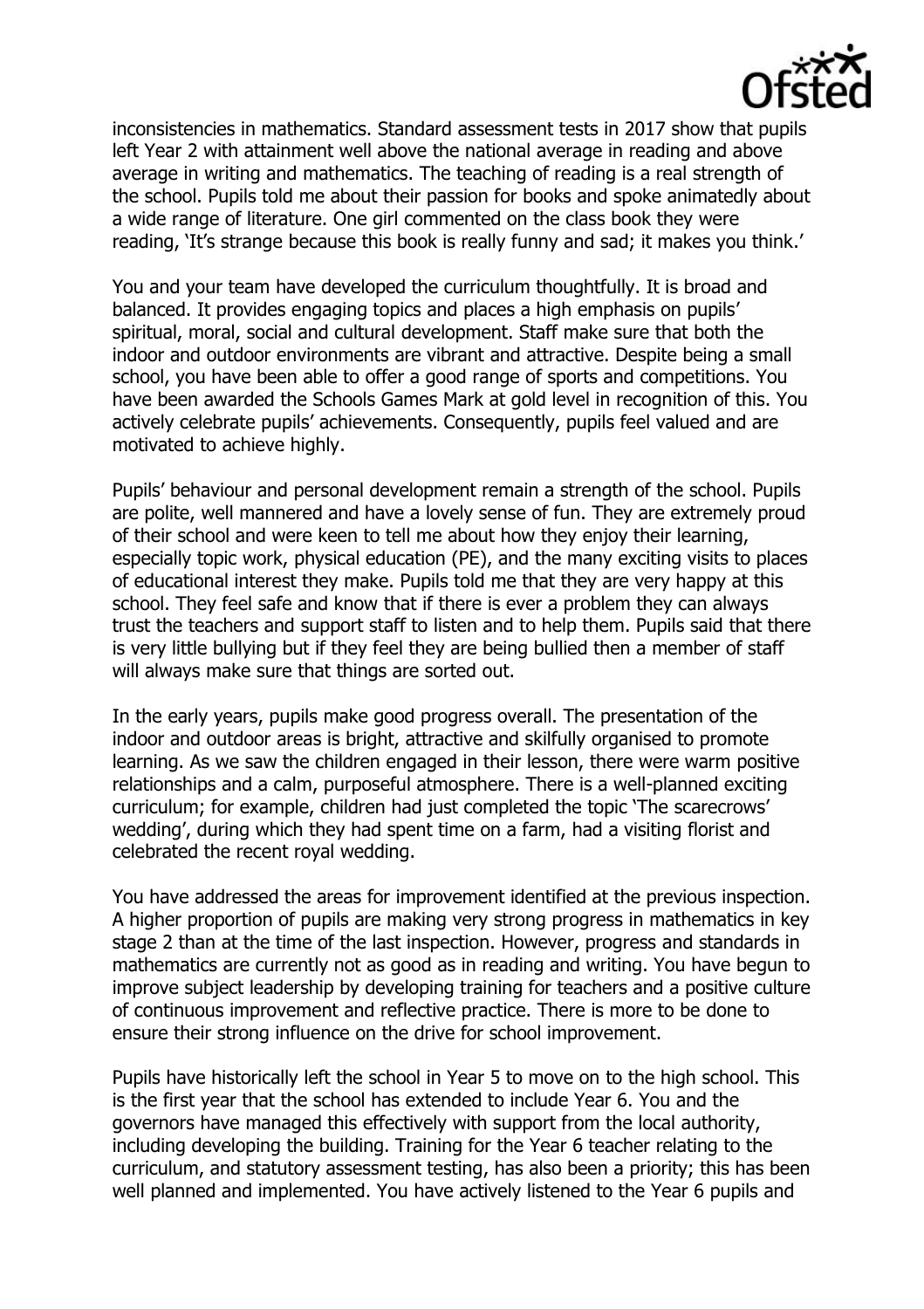

formally gained their views on their experience. Pupils were very positive. One pupil explained, 'It has been challenging, but I have enjoyed the responsibilities and the extra fun.' There is, however, further work needed to embed the curriculum, to ensure that all pupils make good progress in Year 6.

Governors know the school well. They are highly committed to the school and work hard with you to promote its unique vision and ethos. The governing body has a good understanding of the school's strengths and weaknesses through monitoring visits, meetings and scrutiny of assessment and external reports. Governors hold you and your staff to account effectively.

### **Safeguarding is effective.**

You, your leaders and the governing body have ensured that all safeguarding arrangements are fit for purpose. The safeguarding and the well-being of pupils are of the utmost priority. Effective training for staff is in place and they are aware of the latest safeguarding guidance. Records are detailed and secure.

You, your leaders and other staff know individual pupils and families well. You liaise with external agencies and actively seek help for families. Parents said that they felt that they could come and talk to you or other members of staff if they had a concern. One parent explained, when going through some difficulties, 'The school staff have been so kind; they helped me get the right support and made sure my children didn't fall behind by giving them extra care and attention.' You employ an education welfare officer so that there is time available for families when needed. Attendance has been consistently above the national average since the last inspection. You have made sure that pupils know whom to speak to in school if they are worried.

A range of curriculum activities help pupils to have an understanding of how to keep safe. For example, the police were in school during the inspection to talk to the pupils, and then to parents and carers, about child exploitation and online protection.

# **Inspection findings**

- You analyse the performance of different groups of pupils, but due to small numbers it is difficult to establish patterns. You do, however, carefully consider each pupil at an individual level. You use the pupil-premium grant effectively to support disadvantaged pupils. Pupils who have special educational needs and/or disabilities make good progress from their starting points. Leaders are highly skilled and passionate about inclusion and work in strong partnership with parents and outside agencies to ensure that all pupils can access the curriculum.
- The proportion of Year 2 pupils who were working at greater depth in reading in 2017 was well above the national average and above average in mathematics. However, there have not been any pupils working at greater depth in writing for the past two years. You have taken successful action to reverse this trend through ensuring that more challenge is provided for pupils. Assessments and the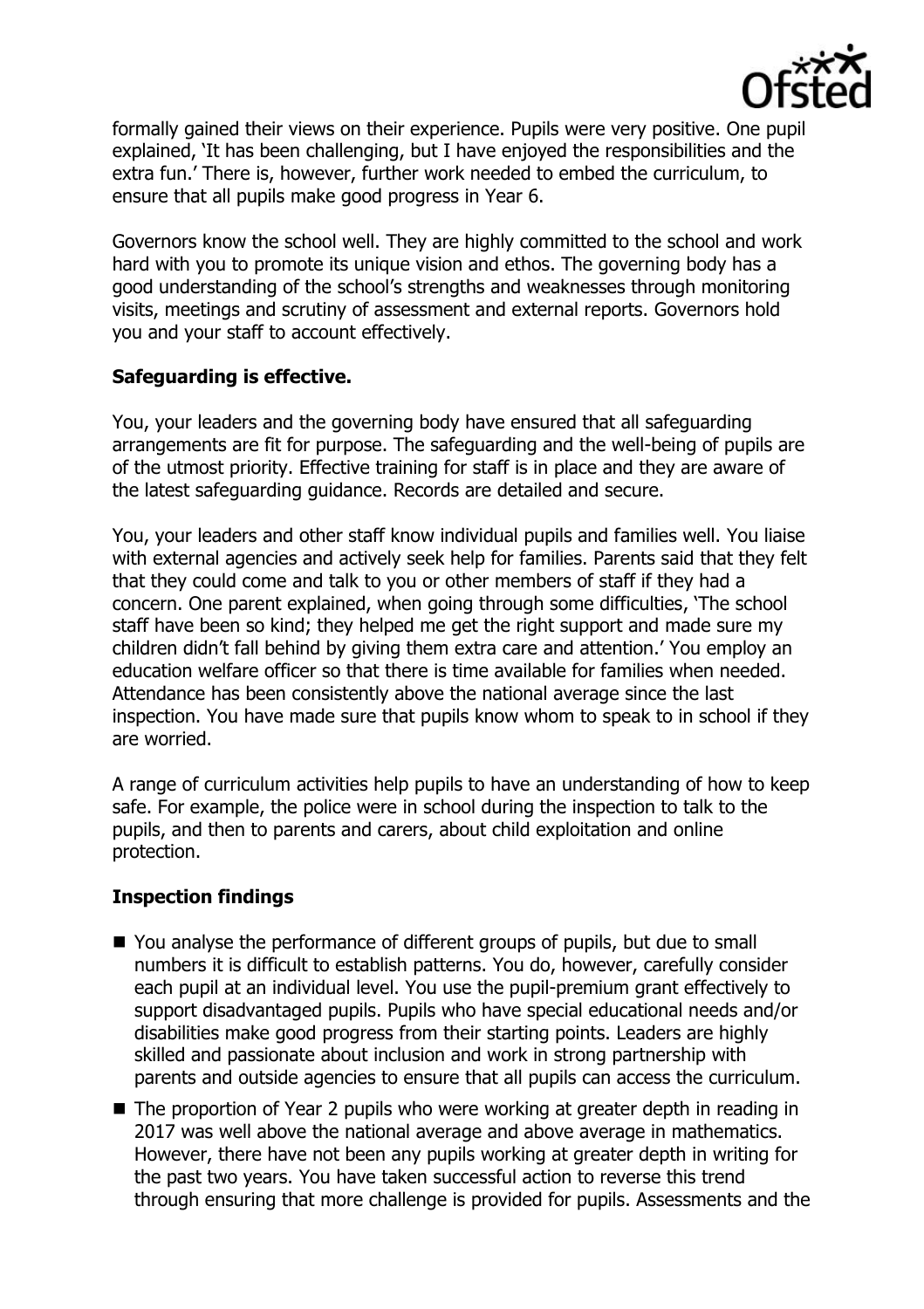

evidence seen in books show pupils working at greater depth in writing in key stage 1.

- The school has comprehensive assessment data for key stage 2, which shows pupils to be making good progress in reading and writing, but fewer pupils to be making good progress in mathematics. You have not had any external test results to inform or confirm that judgement. You do, however, actively liaise with other schools to have work moderated and gain external views from professional advisers. Your assessment procedure is rigorous: you monitor teaching, look in books, talk to pupils and analyse test results.
- You have identified mathematics as an improvement priority and there is a specific focus on providing more challenge and developing pupils' mathematical problem-solving and reasoning skills.
- You have, through high expectations and a passion for reflective practice, worked hard to establish a culture of continuous improvement within the school. You make sure that all staff gain appropriate training and that staff share good practice by observing each other teach. You are a well-established member of the collaboration of schools, the 'Be Skilled Trust', a professional partnership which further supports staff development and access to resources.
- Since the last inspection, you have built the capacity of subject leaders through training and support to increase their knowledge and skills. There is currently a mixed picture of success. Subject leaders are able to demonstrate a good understanding of their roles. They carry out leadership activities, including the development of resources within the school; they work alongside staff; and formally report to governors. However, they have not carried out rigorous monitoring and evaluation, so they do not know precisely the strengths and next steps required in their areas of responsibility. As a result, they do not influence school improvement strongly enough.

# **Next steps for the school**

Leaders and those responsible for governance should ensure that:

- $\blacksquare$  subject leaders develop their skills to secure consistently strong teaching and outcomes for pupils in their areas of responsibility
- $\blacksquare$  pupils are given more opportunities to solve challenging and complex problems in mathematics, so they become confident mathematicians, and more pupils achieve national and above-national expectations
- the school continues to embed and strengthen the Year 6 curriculum.

I am copying this letter to the chair of the governing body, the director of education for the Diocese of Leicester, the regional schools commissioner and the director of children's services for Leicester. This letter will be published on the Ofsted website.